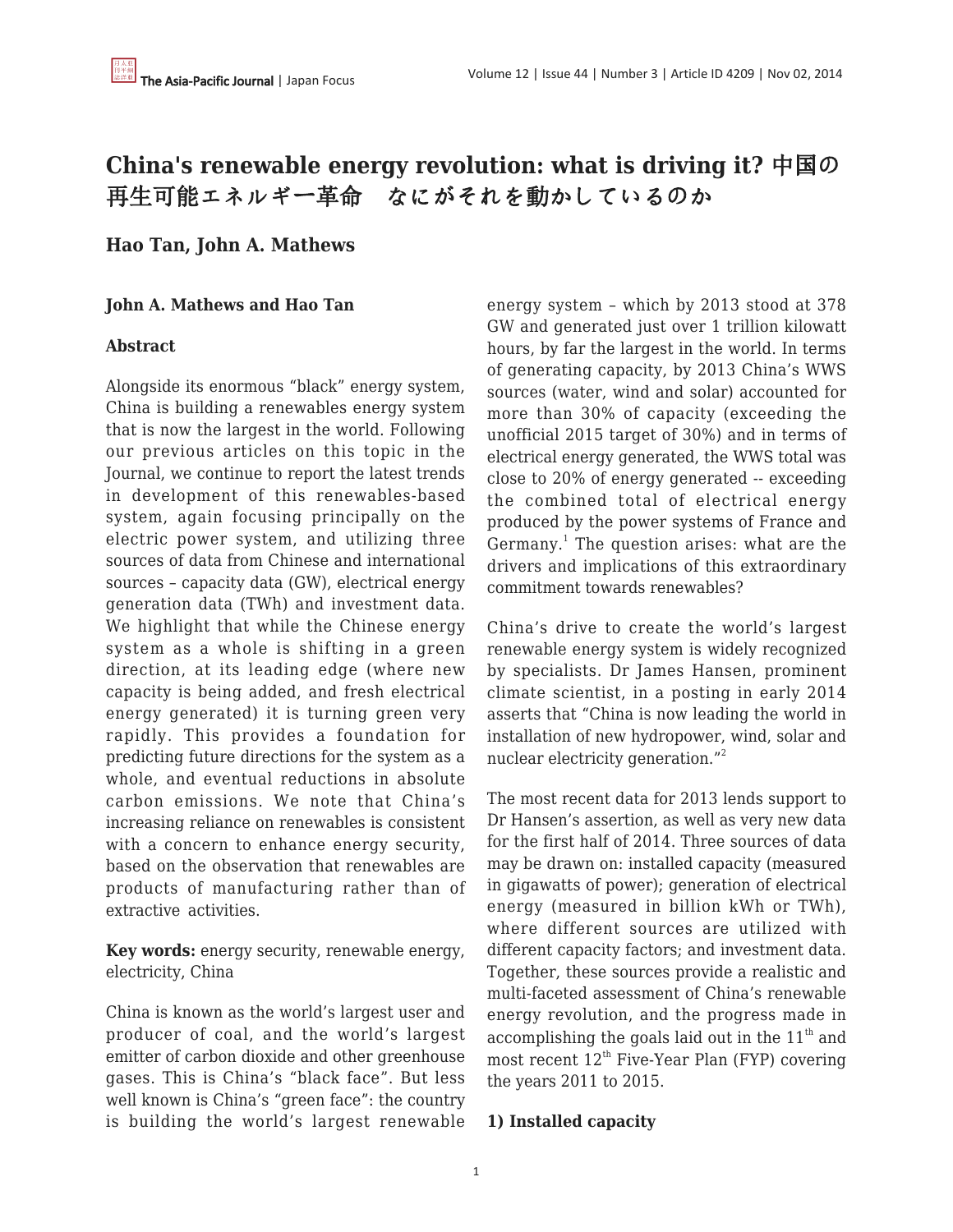In terms of installed capacity, China now has the largest electric power system in the world, rated at 1.25 trillion watts (TW), exceeding the US power system's capacity at 1.16 TW (and German at 175 GW).<sup>3</sup> Renewables (water, wind, solar) accounted for around 30% of China's capacity by 2013, while fossil fuels, mainly coal, still accounted for 69% -- it is still a very black system (Mathews & Tan 2014a).

The year 2001 was the inflection point – which coincides with China's entry to the World Trade Organization (WTO). This signalled to the world that China was "open for business" and manufacturing started to migrate to China in a big way – calling for drastic expansion of the energy system. In the time-honored way, replicating the actions of the West in the  $19<sup>th</sup>$ century and Japan in the  $20<sup>th</sup>$  century, what was expanded initially was the coal-burning system. 4

The **leading edge** in capacity expansion is demonstrably getting greener. In 2013 China added about 100 GW of new capacity, of which 58% came from renewable (hydro, wind, solar PV) sources and just less than 40% from thermal (mostly coal) sources. China also added just 2.2 GW nuclear capacity in 2013. **So China added more capacity in 2013 sourced from WWS than from fossil fuels and nuclear sources combined**. 5 In 2014 1H these proportions have dipped slightly, with 20 GW being added from WWS and just 15 GW being added from fossil fuels (or 53% from WWS) – with WWS still a majority of the new capacity added.

# **2) Electricity generation**

Installed capacity is one thing; actual electrical energy generated is another. By 2013 China was generating a total of 5,361 billion kWh (or TWh), including 4,196 TWh from thermal power stations and 1056 TWh – or just under 20% – from renewable WWS sources. If the share of WWS in electricity generation continues to increase with its average growth (about 5% per year) since 2007 when China adopted a lower carbon strategy, then WWS would account for more than 26% of the electricity generation mix by 2020.

In this case the **leading edge** is also getting greener. For the year 2013, of the additional electrical energy generated (according to the 2014 BP Statistical Review) year-on-year, amounting to 373 TWh, 280 TWh came from thermal sources and 82 TWh from WWS – or WWS amounting to 22% of new additional energy generated. This is a higher proportion for WWS in additional energy generated than in the system as a whole.

Now it is true that large hydro has been the dominant component of this WWS category, driven by huge projects like the Three Gorges Dam. Large hydro accounted for 912 TWh of renewable electrical energy generated in 2013, compared with 132 TWh for wind and 12 TWh for solar PV – but the latter two sources are increasing rapidly. Of the additional electrical energy generated from WWS sources in 2013, more than half came from wind and solar PV. [39.5 TWh for hydro; 35.9 TWh for wind; and 5.7 TWh for solar PV] Solar and wind power are widely anticipated to be the dominant (combined) renewable sources by 2020.

# **3) Investment**

The most revealing sign of the renewable energy revolution is from the investment data. Since 2007 the share of investment in renewable electric generation has increased steadily, from 32% of the total in 2007, passing 50% in 2011 and reaching 52% in 2013. Adding the investment in nuclear power, the proportion of investment in all non-fossil fuelbased electric generation increased from 37% in 2007 to 75% in 2013 while investment in thermal power plants declined from 62% to 25%. Here too then investment in green sources consistently outranks investment in fossil fuels and nuclear.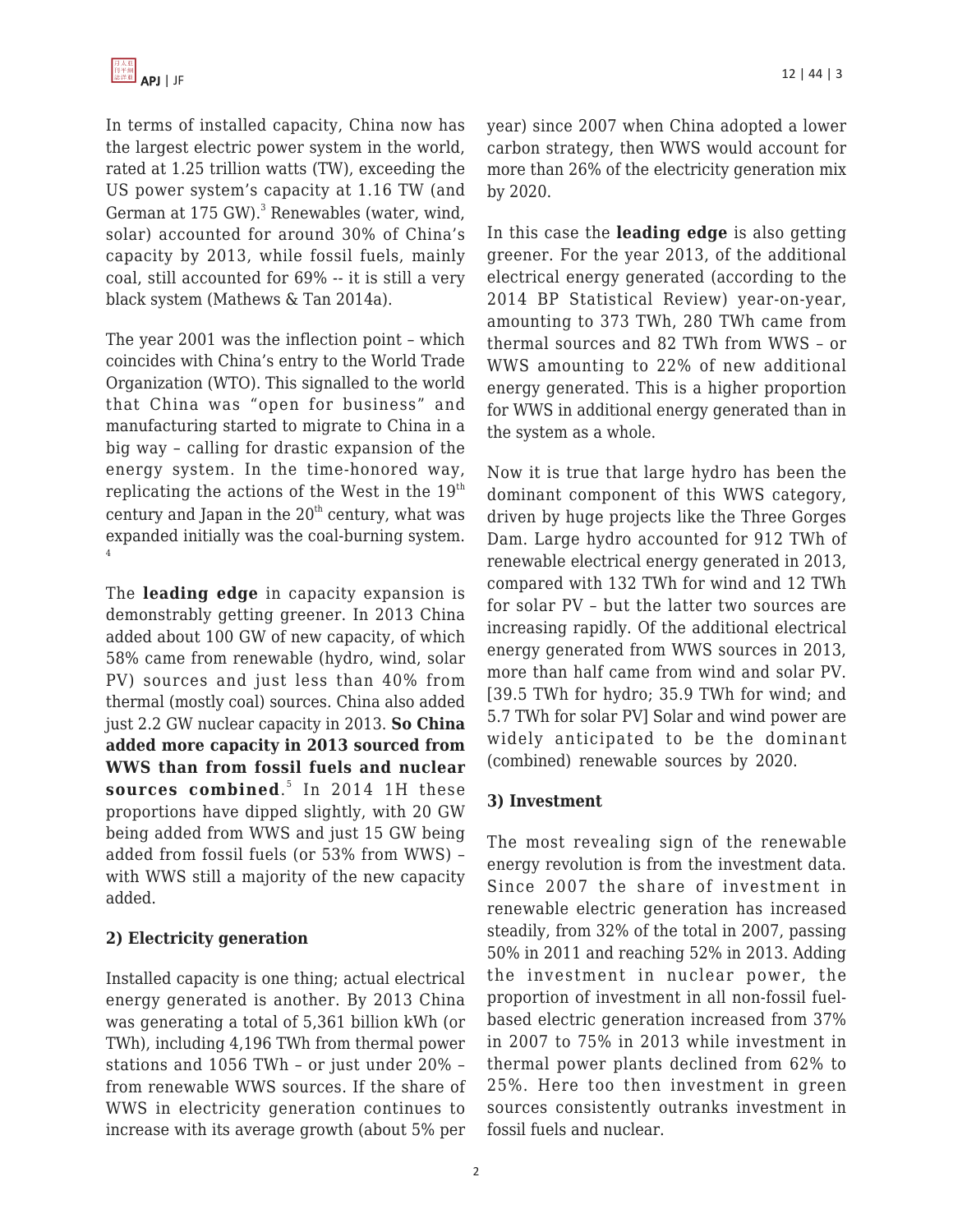Thus our conclusion is that in 2013, China's **leading edge of change** in its electric power system is moving in a green direction, away from fossil fuels dependence. We have demonstrated that this is so in terms of capacity added and in terms of investment, while in terms of generation of electrical energy the new WWS sources account for a higher proportion of new energy generated than for the system as a whole. Our argument is that these leading edge changes are consistent with trends towards renewables that are visible over several years, as shown in the Supplementary material, and place China in a leadership position. What we are demonstrating is that China's ambitious goals to build a "green" renewables-based energy system alongside its "black" coal-fired system over the course of the  $12<sup>th</sup>$  FYP is on track; indeed it is exceeding expectations.<sup>6</sup> The most recent target from the National Development and Reform Commission (ND&RC) issued in March 2014, namely that China should have reduced the share of coal in total energy consumption to less than 65% by 2017, is likely to be fulfilled. $<sup>7</sup>$ </sup>

### **"Leading edge" versus total system change**

We emphasize that we are making a clear distinction between the state of China's total energy system (in particular the electric power system) and its leading edge of change, as captured in the 2013 full-year data. China's is a very large electric power system – as noted, now larger than that of the US. In terms of the slow-moving total system, China now has around 20% of its total electrical energy generated sourced from renewables, while around 30% of its generating capacity is built on renewables. (The difference is due to the lower capacity factors of renewable generating sources – themselves improving year by year.) The leading edge is clearly greener than the total system, which is why we can predict the direction of change of the total system as moving towards greater reliance on renewables.

The sources that are most widely discussed are wind power and nuclear. In terms of capacity, wind overtook nuclear by 2008, and by 2013 had grown to 91 GW, compared with less than 15 GW for nuclear – so that wind capacity exceeded nuclear capacity sixfold. In terms of actual electrical energy generated, wind drew level with nuclear in 2012, and has remained ahead as the preferred source since then (Fig. 1).



# **Fig. 1. Electricity generation: Wind power vs. nuclear in China**

Source of primary data: the electricity generation data for wind and nuclear and the capacity data for wind is available from the 2014 BP Statistical Review of World Energy; the capacity data up for nuclear up to 2011 are available from the EIA International Energy Statistics database.

What are the likely future trends of these two sources? China is allowing the construction of four AP-1000 nuclear reactors by Westinghouse, with the first due to come online in 2014 and all four expected to be operational by 2016. The ND&RC envisages a target for growth in nuclear capacity to reach 50 GW by 2017 (generating 280 TWh), by which time wind plus solar are targeted to reach 220 GW. By 2017 the ND&RC expects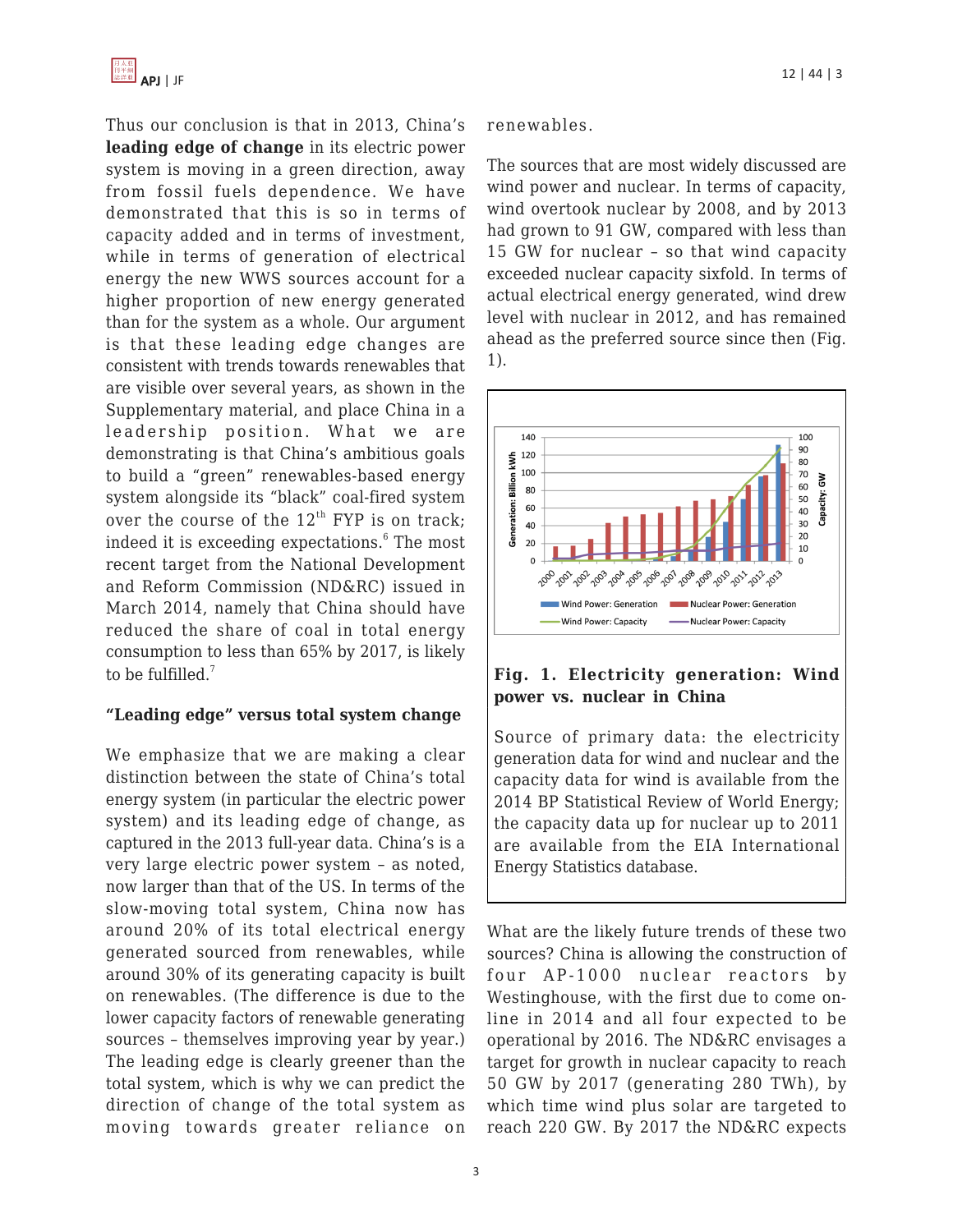China to have built 150 GW of capacity in wind power. How much electrical energy is this likely to generate? If we take the historic capacity factor of 20%, this would be expected to generate 255 TWh. But if we take the recently completed Salkhit wind farm in Mongolia as best practice example (50 MW, construction cost \$120 million, output 168.5 GWh or capacity factor of 40%) then the 150 GW by 2020 should be adding 500 TWh of electricity in a year – around a fifth of China's current needs. If we take the mean between these two extremes, and assume a capacity factor of 30% for wind, then the 150 GW target should be generating 375 TWh of electrical energy – comfortably exceeding the amount expected from nuclear. These are the trends in China.

Based on China's abundant wind power resources, McElroy et al (2009) projected that China could build 640 GW of wind power by 2030. This is entirely consistent with recent trends, which have seen a doubling of capacity every two years, and with an anticipated target of 300 GW by 2020. Thus, while we agree with Dr Hansen's assertion that China is building the world's largest low-carbon energy system, it is difficult to agree with his follow-up assertion that China can only continue to do this by relying on nuclear power.<sup>8</sup> On the contrary, China appears to be banking on a variety of low-carbon sources for its energy revolution – with the capacity to build a system based on manufacturing that can scale to grow with the country's expanding economy, without impinging too aggressively on other countries' fossil fuel resources.

### **What are the implications?**

The common assumption is that it is concern over climate change (global warming) that drives China's shift to renewables. Carbon emissions are certainly a topic of great concern to the Chinese leadership, as well they should; statements going back to 2009 and the Copenhagen conference indicate that by 2020 China is aiming to reduce carbon emissions as a proportion of GDP (carbon intensity) by 45% from 2005 levels. Our calculations shown in Fig. 2 reveal that this appears to be a realistic target.



## **Figure 2. China's declining carbon emission intensity with target set for 2020**

Sources of primary data: Carbon intensity data up to 2010 is available from US EIA; carbon intensity figures in 2012 and 2013 are estimated by authors based on the real GDP growth data available from Euromonitor and the carbon emissions data from BP 2014 Statistical Review.

Important as this motive of reduced carbon intensity might be, we believe it is the least likely of the explanations for China's shift. We believe the more plausible explanation for China's new trajectory – and for the determination with which it is being pursued – is energy security (Mathews & Tan, 2014b).

All countries face a choice between, on the one hand, continued reliance on fossil fuels, with their geopolitical implications, including threat of military entanglements, and on the other an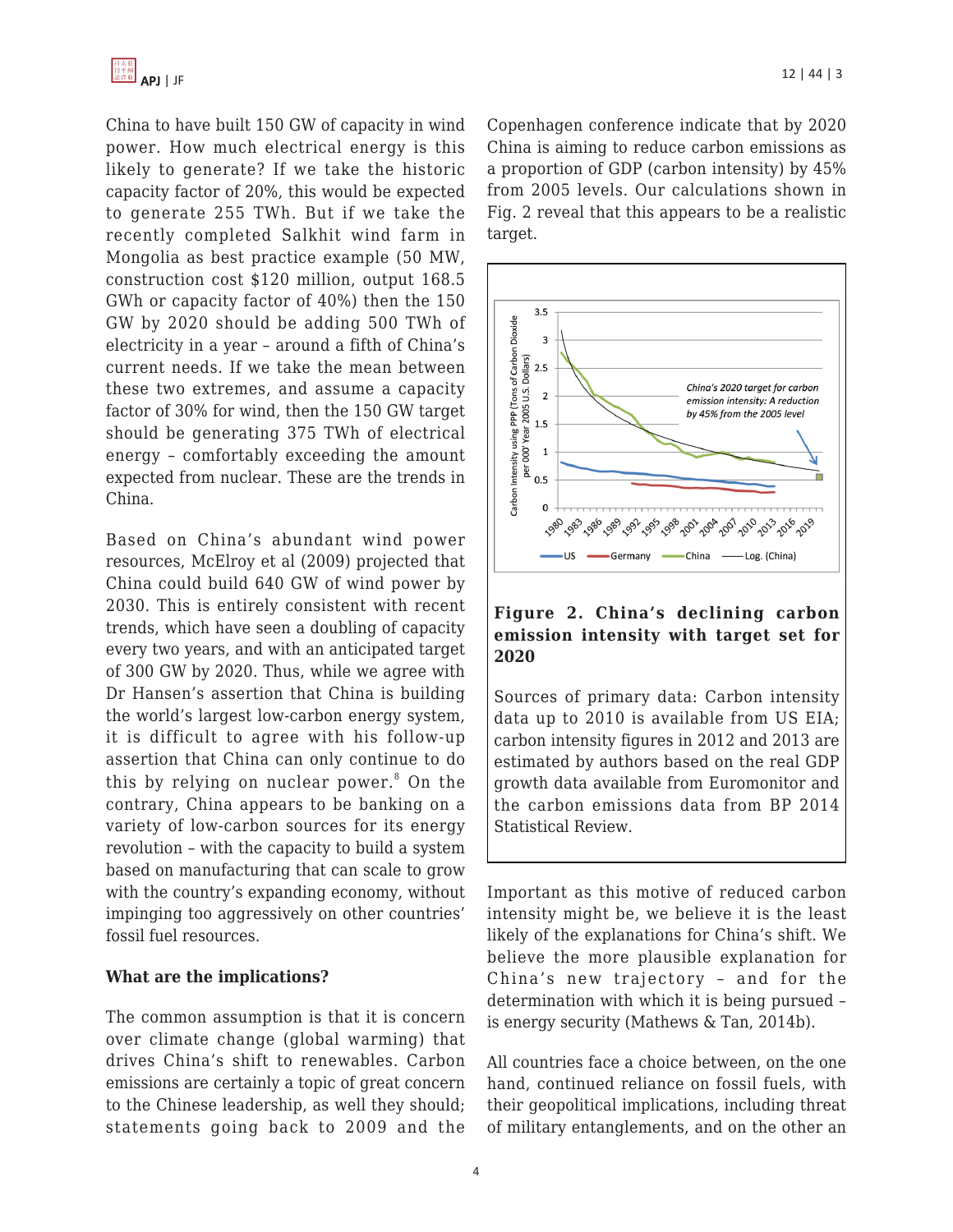increasing reliance on renewables, which are based on manufacturing activities. So long as China is able to tap renewable sources of energy for manufactured devices to work on (solar and wind energy) it appears that it would be able to generate superior energy security through renewables than it would through continuing (or deepening) its reliance on fossil fuels. This appears to be well understood by the Chinese leadership. It is also reflected in China's broader goals to reduce dependence on fossil fuels (particularly oil) in the transport sector, by increasing reliance on high-speed rail systems (where China leads the world) and on electric vehicles, including the charging infrastructure for EVs. These are seen as highest priority national infrastructure goals in China.

The other motivator for China's push towards renewables is of course the scandal of the smog-blackened skies that are making the air unbreathable and life unliveable in the major cities. Scarcely a week goes by without some new story of terrible air pollution in Beijing, or Shanghai or Tianjin or some other major industrial centre. The Chinese leadership have to breathe the same air – at least up to a point. And this is clearly a powerful motivator in the drive to develop an energy system that is becoming less reliant on 'black' fossil fuels and more on 'green' renewables.<sup>9</sup> It is notable that in 2013 China enacted several moves to cap coal consumption, particularly in coastal cities and in Beijing. The ND&RC policy noted above has banned construction of new coal-fired power stations in China's most advanced regions including the Yangtze River Delta, Pearl River Delta, and Beijing and its surrounding areas; a decline of the total coal consumption by 2017 is required as a performance indicator of the local governments in those areas. $10$ 

Manufacturing is the platform upon which China's shift towards low-carbon sources of energy (and renewables in particular) is based,

which in turn provides a platform for reducing costs due to learning curve effects. While the US is swinging behind an "energy revolution" based on alternative fossil fuels (shale oil, coal seam gas), China is clearly shifting towards greater independence of extractive activities and greater reliance on manufacturing for its growing appetite for power supplies. $11$ Manufacturing generates increasing returns, and can be expanded almost indefinitely – particularly if it works off recirculated materials, consistent with China's goal of building a Circular Economy. By contrast, extractive activities are faced with eventual diminishing returns. This is why China's swing towards renewables is good for China, and for the world.

**John A. Mathews** is Professor of Management, Macquarie University, Australia, and Eni Chair of Competitive Dynamics and Global Strategy at LUISS Guido Carli University in Rome. His research focuses on the competitive dynamics of international business, the evolution of technologies and their strategic management, and the rise of new high technology industries. He researches the development of the institutional capacities of firms and governments in the Asia-Pacific, internationalisation processes of firms and the theoretical explanations for latecomer firms' success. His work has focused in recent years on the emergence of the 'green economy' and the transition to renewable energies, and the institutional changes needed to provide industrial capitalism with genuine long-term sustainability. He is the author of [Strategizing,](http://www.amazon.com/gp/product/0804754837/?tag=theasipacjo0b-20) [Disequilibrium, and Profit.](http://www.amazon.com/gp/product/0804754837/?tag=theasipacjo0b-20) Recent articles include "[Knowledge flows in the solar](http://www.sciencedirect.com/science/article/pii/S0048733311001922) [photovoltaic industry: insights from patenting](http://www.sciencedirect.com/science/article/pii/S0048733311001922) [by Taiwan, Korea, and China,](http://www.sciencedirect.com/science/article/pii/S0048733311001922)" (with C.Y. Wu) Research Policy, 2012, 41(3); and "[Fast](http://www.tandfonline.com/doi/abs/10.1080/13662716.2011.541104#preview)[follower industrial dynamics : the case of](http://www.tandfonline.com/doi/abs/10.1080/13662716.2011.541104#preview) [Taiwan's emergent solar photovoltaic industry,](http://www.tandfonline.com/doi/abs/10.1080/13662716.2011.541104#preview)" (with M.C. Hu and C.Y. Wu) Industry and Innovation, 2011, 18(2), 177-202.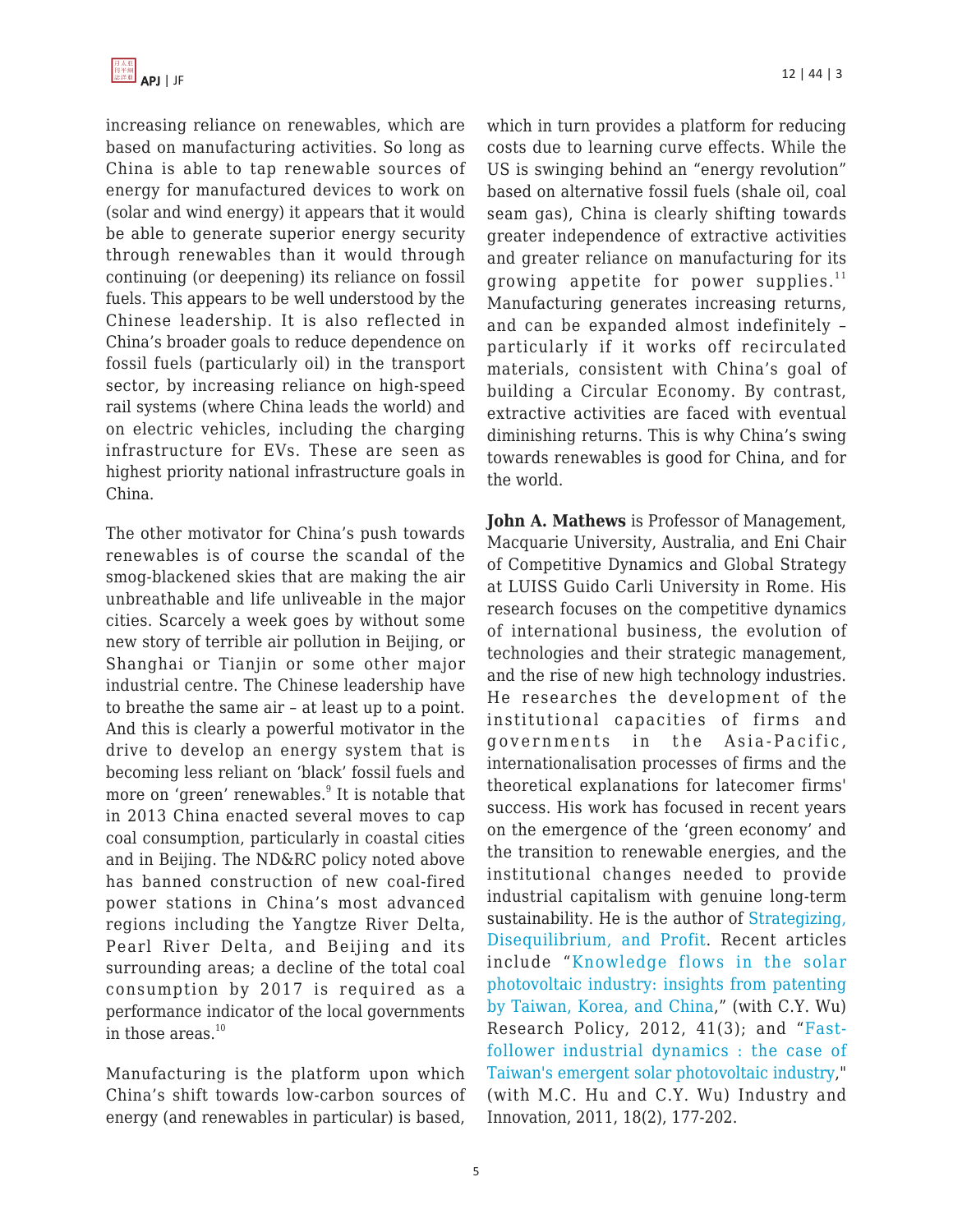

#### Email [john.mathews@mgsm.edu.au](https://apjjf.org/mailto:john.mathews@mgsm.edu.au)

**Hao Tan** is a Senior Lecturer in International Business at the Newcastle Business School, University of Newcastle, Australia. He also serves as a Convenor for the Master of International Business Program. Dr. Tan's current research interests are in the interplays of international business strategy, innovation and economic geography, with a focus on the energy, resource and renewable energy sectors. Since 2009 he has published over 20 scholarly journal articles and book chapters.

#### Email [hao.tan@newcastle.edu.au](https://apjjf.org/mailto:hao.tan@newcastle.edu.au)

Their article "[Economics: Manufacture](http://www.nature.com/news/economics-manufacture-renewables-to-build-energy-security-1.15847) [renewables to build energy security,](http://www.nature.com/news/economics-manufacture-renewables-to-build-energy-security-1.15847)" appears in Nature, Vol 513, Issue 7517, 10 September 2014; their article "[The Transformation of the](http://www.sciencedirect.com/science/article/pii/S0301421512008683) [Electric Power Industry in China](http://www.sciencedirect.com/science/article/pii/S0301421512008683)" appears in Energy Policy, Vol. 52, January 2013.

Recommended citation: John A. Mathews and Hao Tan, "China's renewable energy revolution: what is driving it?", The Asia-Pacific Journal, Vol. 12, Issue 44, No. 3, November 3, 2014.

#### **Related articles**

•John A. Mathews and Hao Tan, ["China's](https://apjjf.org/-John_A_-Mathews/4098) [Continuing Renewable Energy Revolution:](https://apjjf.org/-John_A_-Mathews/4098) [Global Implications"](https://apjjf.org/-John_A_-Mathews/4098)

•John A. Mathews and Hao Tan, ["Jousting with](https://apjjf.org/events/view/214) [James Hansen: China building a renewables](https://apjjf.org/events/view/214) [powerhouse"](https://apjjf.org/events/view/214)

- Andrew DeWit, [Distributed Power and](https://apjjf.org/-Andrew-DeWit/3861) [Incentives in Post-Fukushima Japan](https://apjjf.org/-Andrew-DeWit/3861)
- John A. Mathews, [The Asian Super Grid](https://apjjf.org/-John_A_-Mathews/3858)

• Andrew DeWit, [Japan's Energy Policy at a](https://apjjf.org/-Andrew-DeWit/3831) [Crossroads: A Renewable Energy Future?](https://apjjf.org/-Andrew-DeWit/3831)

• Sun-Jin YUN, Myung-Rae Cho and David von Hippel, [The Current Status of Green Growth in](https://apjjf.org/-Sun_Jin-YUN/3628) [Korea: Energy and Urban Security](https://apjjf.org/-Sun_Jin-YUN/3628)

#### **References**

Hong, L., Zhou, N., Fridley, D. and Raczkowski, C. 2013. Assessment of China's renewable energy contribution during the  $12<sup>th</sup>$  Five Year Plan, Energy Policy, 62: 1533-1543.

McElroy, M.B., Lu, X., Nielsen, C.P. and Wang, Y. 2009. Potential for wind-generated electricity in China, Science, 325 (11 Sep 2009): 11378-1380.

Malakoff, D. 2014. The gas surge, Science, 344 (6191) (27 June 2014): 1464-1467.

Mathews, J. A. and Tan, H. 2014a. China's Continuing Renewable Energy Revolution: Global Implications, The Asia-Pacific Journal, 12(12).

Mathews, J. A. and Tan, H. 2014b. Manufacture renewables to build energy security. Nature, 513 (11): 166-168.

Yuan, J., Xu, Y., Zhang, X., Hu, Z. and Xu, M. 2014. China's 2020 clean energy target: Consistency, pathways and policy implications, Energy Policy, 65: 692-700.

#### **Notes**

<sup>1</sup> In 2013 China produced 1056 billion kWh of renewable electrical energy, from hydro, wind and solar PV sources. In the same year Germany produced 579 billion kWh from all sources, and France produced 476 billion kWh from thermal and nuclear sources – giving total electrical energy produced in France and Germany of 1055 billion kWh, or what China produced from renewables alone.

 $2$  See James Hansen, "Renewable energy, nuclear power and Galileo: Do scientists have a duty to expose popular misconceptions?", 21 February 2014, [here](http://www.columbia.edu/~jeh1/mailings/2014/20140221_DraftOpinion.pdf).

<sup>3</sup> It is worth noting that US data is for "net" electrical energy generated, while for China it